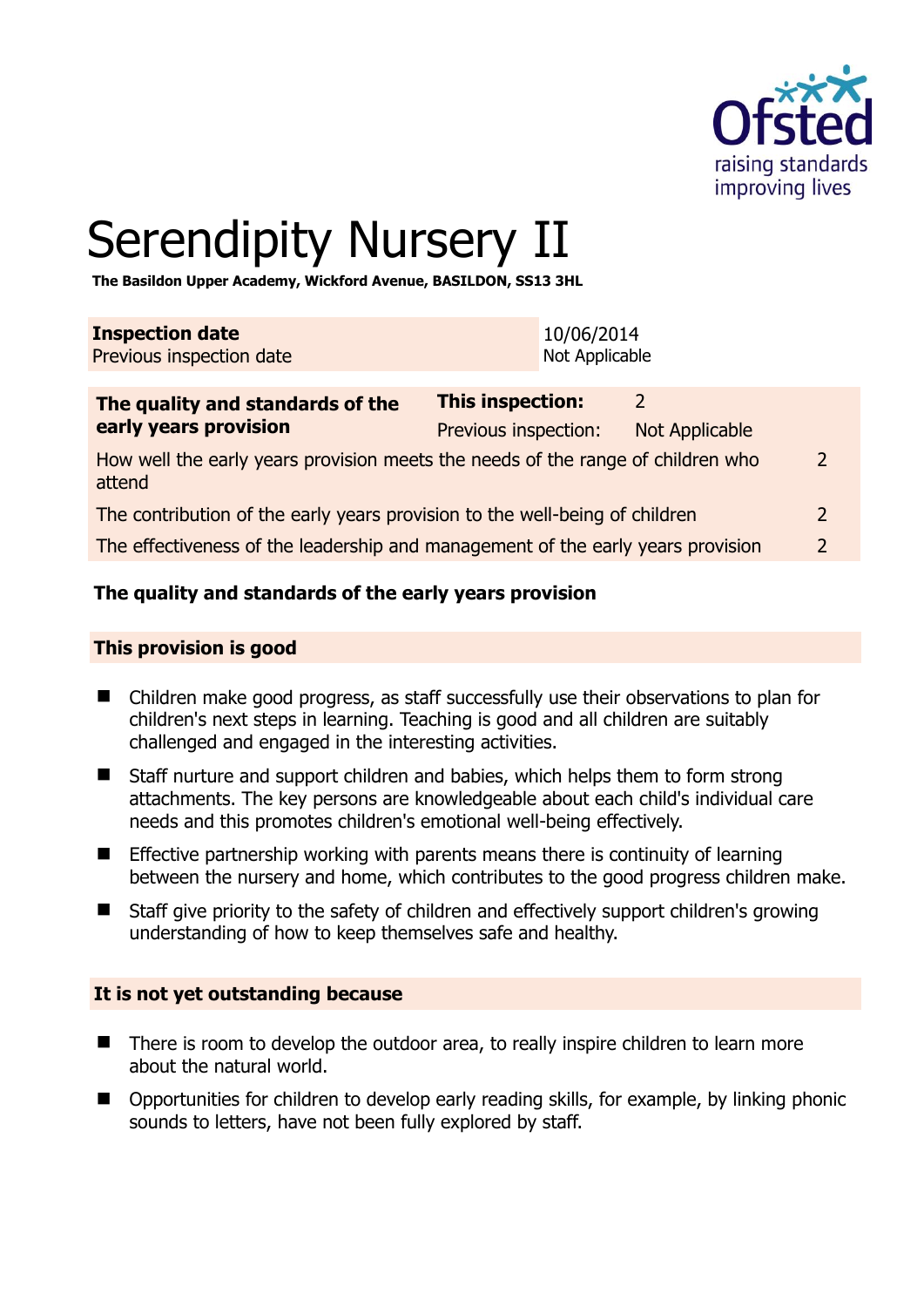# **Information about this inspection**

Inspections of registered early years provision are:

- $\bullet$  scheduled at least once in every inspection cycle the current cycle ends on 31 July 2016
- scheduled more frequently where Ofsted identifies a need to do so, for example where provision was previously judged inadequate
- **•** brought forward in the inspection cycle where Ofsted has received information that suggests the provision may not be meeting the legal requirements of the Early Years Foundation Stage or where assessment of the provision identifies a need for early inspection
- **•** prioritised where we have received information that the provision is not meeting the requirements of the Early Years Foundation Stage and which suggests children may not be safe
- scheduled at the completion of an investigation into failure to comply with the requirements of the Early Years Foundation Stage.

The provision is also registered on the voluntary and compulsory parts of the Childcare Register. This report includes a judgment about compliance with the requirements of that register.

# **Inspection activities**

- The inspector observed activities in the indoor and outdoor learning environments.
- $\blacksquare$  The inspector carried out a joint observation with the manager.
- The inspector held discussions with the registered provider, manager, staff and children.
- The inspector viewed a sample of the children's development records.
- $\blacksquare$ The inspector saw evidence of suitability and qualifications of the staff, selfevaluation, risk assessment and policies and procedures.
- $\blacksquare$ The inspector took account of the views of parents spoken to on the day and from their comments on the memory tree display.

**Inspector**  Patricia Champion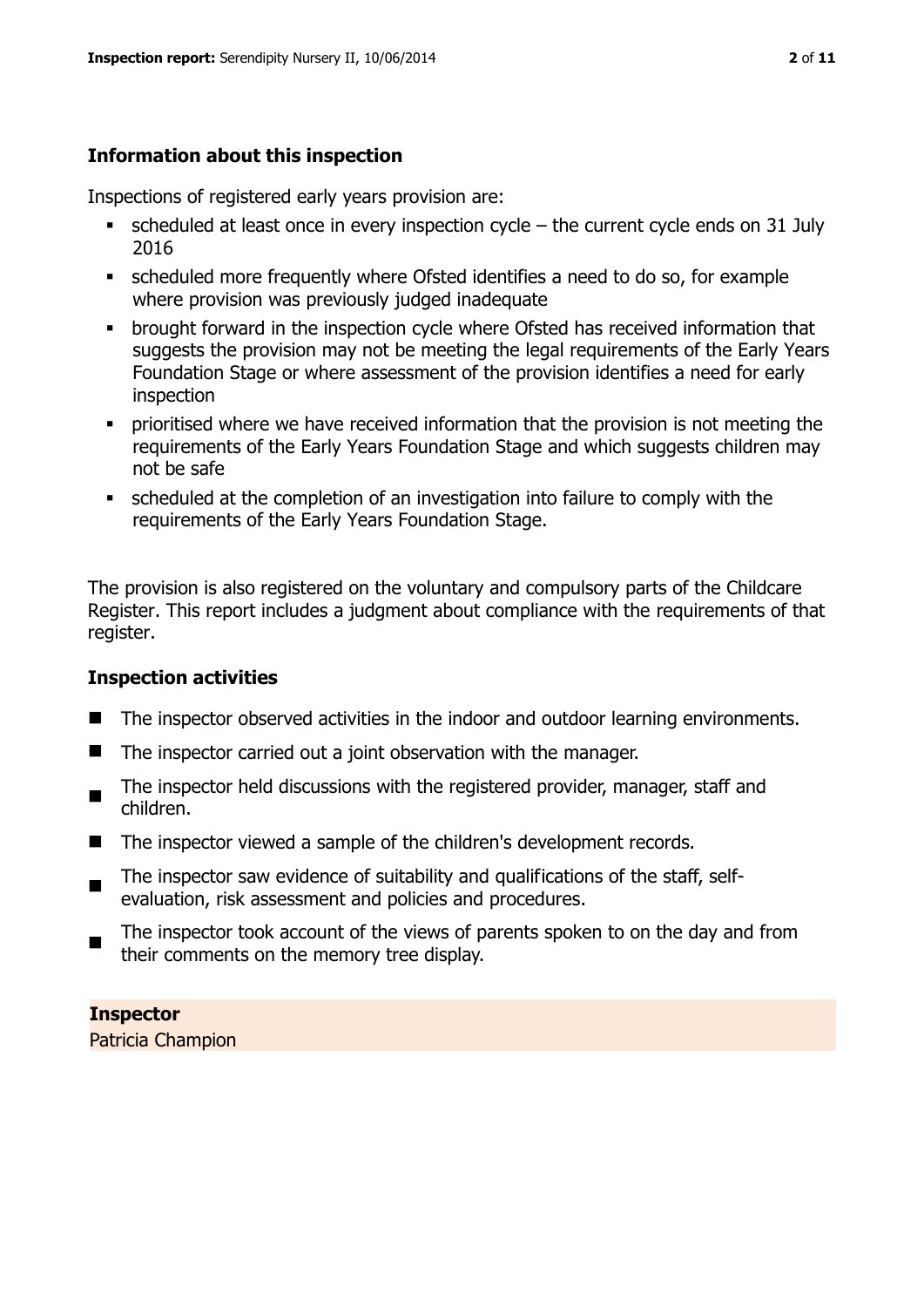### **Full report**

#### **Information about the setting**

Serendipity Nursery II opened in 2013 and is registered on the Early Years Register and the compulsory and voluntary parts of the Childcare Register. It is one of three settings run and managed by Serendipity Nursery Limited. It operates from a converted building on the site of the Basildon Upper Academy located in the Pitsea area of Basildon, Essex. The nursery serves the immediate locality and also the surrounding areas. The nursery opens Monday to Friday, all year round. Sessions are between 7am until 7pm. Children attend for a variety of sessions. Children are cared for in three playrooms and have access to an enclosed area for outdoor play. There are currently 105 children attending, all of whom are within the early years age group. The nursery provides funded early education for two-, three- and four-year-old children. It supports children with special educational needs and/or disabilities and children for whom English is an additional language. There are currently 13 staff working directly with the children. There are six staff with an appropriate early years qualification at level 3, three staff have a qualification at level 2 and one member of staff has a qualification at level 4. The nursery receives support from the local authority.

#### **What the setting needs to do to improve further**

#### **To further improve the quality of the early years provision the provider should:**

- extend the range of outdoor resources to really inspire children to explore the natural world, for example, by providing children with more opportunities to plant and grow a variety of flowers and vegetables and by developing an area of the garden for them to explore bugs, insects and wildlife
- $\blacksquare$  engage children in more activities that build on their early literacy skills, for example, by planning more challenging and fun experiences that help children to learn about letters and sounds.

#### **Inspection judgements**

#### **How well the early years provision meets the needs of the range of children who attend**

The staff have secure knowledge and understanding of the learning and development requirements of the Early Years Foundation Stage. Teaching is good, with an effective blend of child-initiated and adult-led activities, so that children and babies make expected progress in their learning. The layout of the playrooms is carefully planned and play equipment is of a high quality. The nursery is generally well resourced for each age group so that children have access to interesting, enjoyable and challenging indoor experiences. As a result, children and babies are curious and motivated to learn more. They particularly enjoy sensory and tactile experiences, where they explore and mix materials, such as,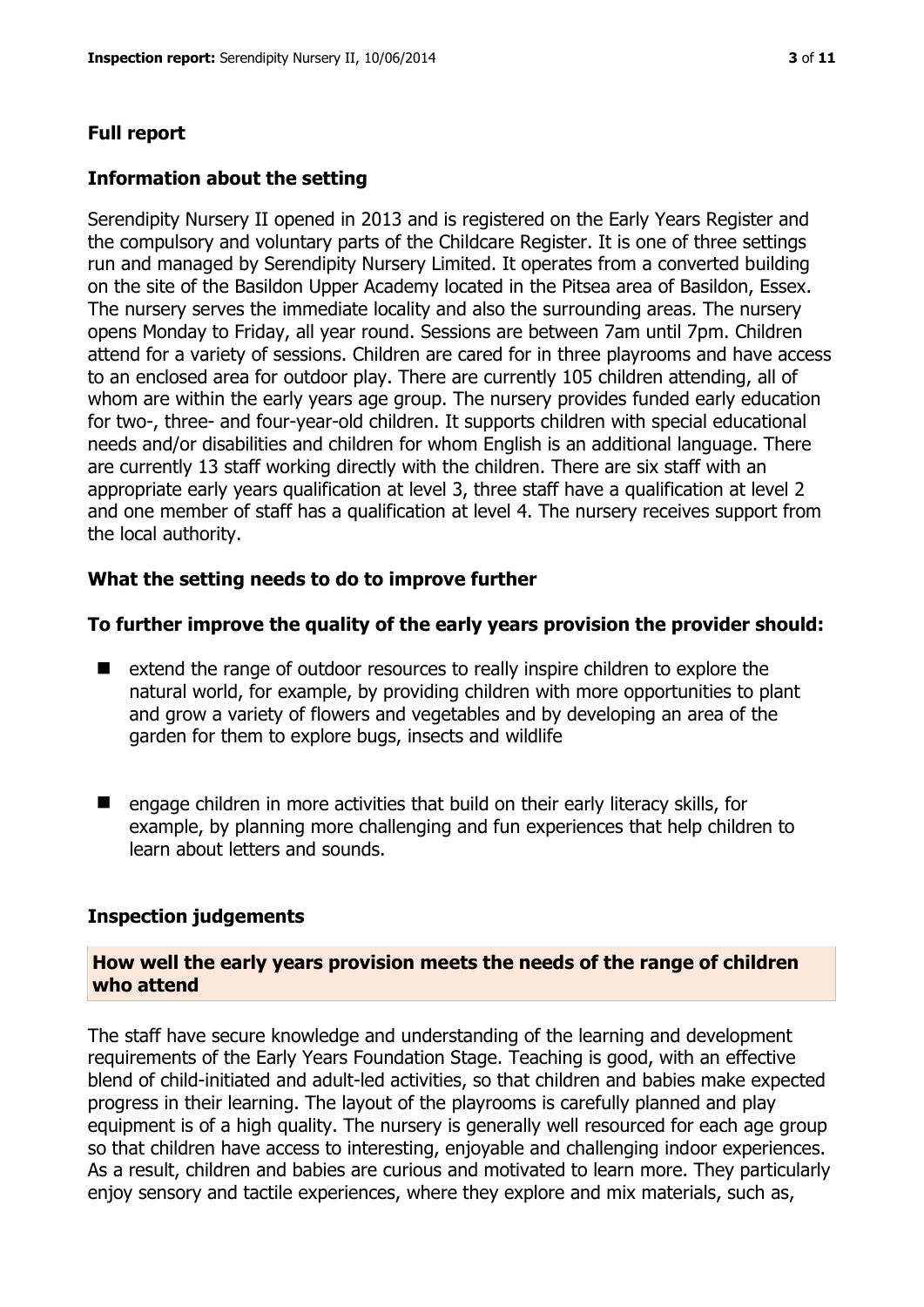cornflour and water, shaving foam or baked beans. Babies are fascinated and enjoy exploring and manipulating shiny household items in a treasure basket. They compare and contrast textures and develop hand-eye coordination as they put small objects into containers. Older children develop their scientific knowledge as they investigate the properties of magnets. Children and babies have frequent access to the garden area where they engage in activities on a larger scale than when indoors. However, staff are not making the most of the outdoor area to enhance children's awareness of the natural world. For example, the garden has not been fully developed to encourage children to investigate bugs and insects or to dig, plant and grow flowers and vegetables.

Children are confidently gaining the necessary skills to support their future learning. A variety of activities are planned to help older children's readiness for starting school. Children independently manage their personal needs, listen attentively to stories and begin to confidently express their ideas. The staff make good use of careful questioning that encourages children to think and give interesting answers. Children have good opportunities to develop their early writing. They make marks with their fingers in sand, or use water and paintbrushes to form recognisable letters, numbers and shapes on the playground. Children develop a love of books as they sit in the welcoming and comfortable personal spaces created specifically for quieter play. Older children learn to recognise familiar words, such as, their names, from labels on coat pegs and their individual drawers. They are also taught about the letters of the alphabet and this generally helps to support early literacy skills. However, staff are not currently offering high quality teaching of letters and sounds that challenges children to develop and use their knowledge of phonics.

Staff know their key children well and are able to identify how they learn and provide activities accordingly. An accurate tracking system makes sure a clear picture of children's progress is gained, along with further areas for their future development. As a result, staff are able to accurately guide and plan for individual children's learning and development in all seven areas. Starting points for children's development are established using information from parents. The progress check for children between the ages of two and three years, includes parents' comments, and effectively informs parents about their child's development in the three prime areas of learning. It is used well to identify any gaps in learning or when children enter the nursery with skills lower than those typical for their age. Parents' meetings are regularly held, when staff and parents spend time discussing the needs of children and any further support children may require. This ensures there is an effective two-way exchange of information that supports a consistent approach to supporting children's needs. Children with special educational needs and/or disabilities and those who speak English as an additional language are appropriately supported, as staff work with outside agencies, to provide consistency. For example, the area special educational needs coordinator regularly visits to offer strategies for behaviour management and ideas for activities to accelerate individual children's learning.

# **The contribution of the early years provision to the well-being of children**

The well-being of children and babies is effectively supported as there is a fully established key-person system. This provides peace of mind for parents that there is someone who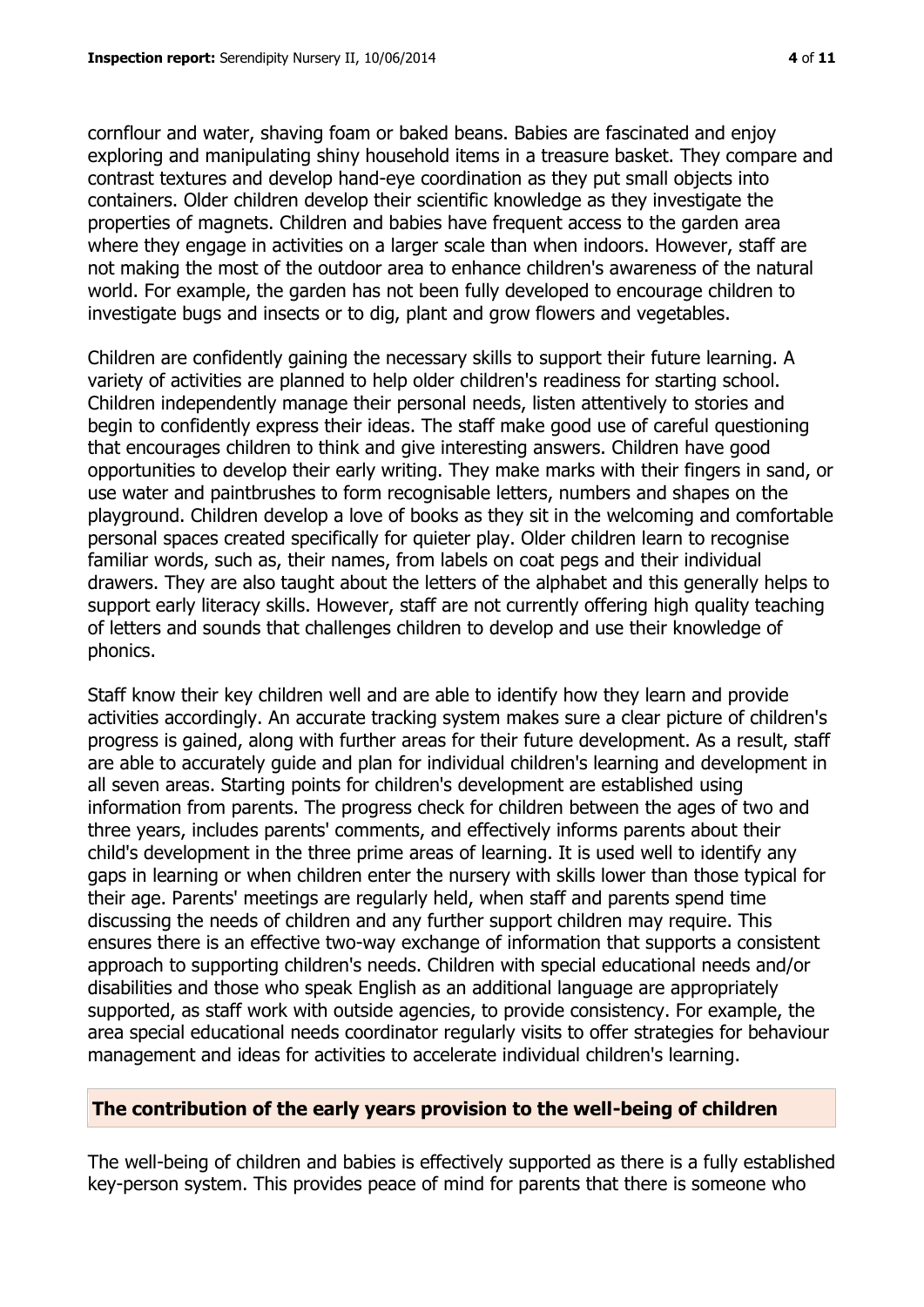can tell them about their child's time in the nursery. The key persons efficiently gather information from parents, about their children's care routines, to help them tailor settlingin arrangements that are specific to babies' or children's needs. The staff's warmth and attentive support helps babies and children to feel at ease and increases their confidence. Babies bring something from home to comfort them as they join the nursery. In addition, some parents provide photographs of family members and familiar people to help children feel secure. A smooth transfer also occurs when children move into other rooms in the nursery. Staff pass on a good level of written information and children get to know their new key persons through visiting their new playrooms. Children's moves between nursery and school are well supported. Teachers are invited into the nursery to meet children and staff and share important information from children's development and assessment records. This ensures the school are fully informed about children's learning priorities and care needs.

Children behave well because staff are good role models with a consistent approach to managing behaviour. Children become thoughtful and considerate of one another and share their toys sensibly. They respect the boundaries which are in place and babies and toddlers are given simple and clear explanations they can relate to. They respond well to staff's constant attention, praise and encouragement, and form warm relationships with one another. The safety of children is of high priority. Children talk about their own safety and the safety of others as they play. They comment that other children need to be careful outside when they play near the swings and they discuss the need to wear sun lotion to prevent burning in hot weather. In addition, they are involved in routine activities which develop their understanding of safety, for example, they play with resources that raise their awareness of road safety. They also take part in the fire drill, which is practised regularly to ensure children know how to swiftly exit the premises in an emergency.

Children thrive because careful attention is given to health and hygiene routines. Staff are rigorous about implementing the no shoe policy, in areas used by crawling babies, to ensure the environment remains clean. Toys are regularly cleaned and children know why they have to wash their hands. Nappy changing is hygienically undertaken in an area well away from the space used for play or eating. Any toileting accidents are promptly addressed to ensure children remain comfortable. Meals are provided in accordance with parents' wishes and any allergies or dietary needs are given high priority. Children access drinking water throughout the day, which ensures they remain well hydrated and comfortable. Staff successfully encourage children to look after themselves and develop their independence. For example, children put on their aprons for messy play, learn to put their rubbish in the bin and discover how to peel a banana. Staff place great importance on supporting children's physical development. Children enjoy being active and learn about the importance of exercise. They show good control and coordination as they negotiate space and use challenging physical apparatus and a variety of wheeled toys in the outdoor area.

#### **The effectiveness of the leadership and management of the early years provision**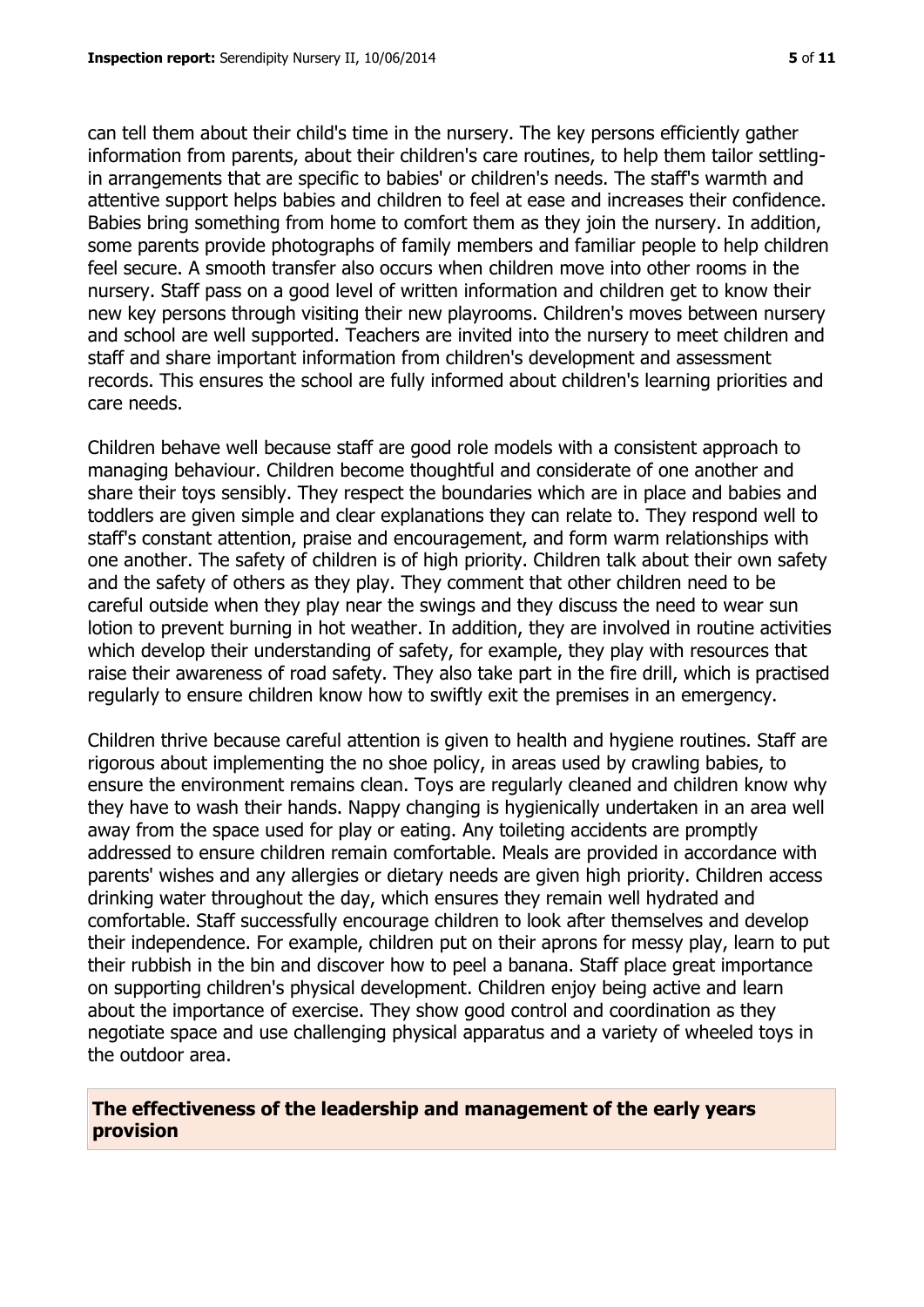The management and staff understand the requirements of the Early Years Foundation Stage and meet these effectively. Safeguarding procedures are robust, ensuring that children are kept safe and protected from harm and neglect. Recruitment and vetting procedures are rigorously implemented. Therefore, all staff working in the setting are closely monitored and assessed to make sure they are suitable to work with children. All staff have the opportunity to complete safeguarding training. This means they are confident of the steps to take if they have concerns about a child's welfare. The nursery is safe for children's use because the effective risk assessment process identifies and ensures that any potential hazards are minimised or removed. Staff are vigilant about security. An effective password system operates at collection times and CCTV cameras have been installed to safeguard children. The nursery's policies and procedures are regularly reviewed and all necessary documents are in place to promote children's wellbeing. For example, information about accidents, medicines or existing injuries are recorded clearly.

There is a very positive team spirit in the nursery. Everyone is clear about their roles and responsibilities and very supportive of one another, which means sessions run smoothly. Although the nursery has only been open for a relatively short time, the manager and staff constantly review and monitor the provision to ensure it meets the needs of all children. This means self-evaluation accurately highlights the nursery's strengths and clear action plans are used to prioritise areas for development. Staff performance is monitored through regular supervision meetings to ensure training and development needs are promptly identified. As a result, the training accessed to date by staff, has a positive impact on outcomes for children. Children's progress is carefully tracked and monitored by the key persons. The planning and assessment process is constantly reviewed by the manager and room leaders to ensure staff are promptly identifying any gaps in children's progress. Consequently, early intervention is promptly secured to ensure no child gets left behind.

Partnerships with parents and carers are very positive and staff demonstrate an astute awareness of the benefits of working closely together to meet children's needs. Parents report that they receive good quality information about the nursery. Information is distributed through newsletters and there are specific noticeboards so parents can see the planning or view important certificates. Parents value the daily verbal feedback and the communication diaries, which update them on their children's welfare while at nursery. Open days are also arranged so parents can spend time with the key persons to discuss their children's progress and development. Parents say that they find the staff very approachable and compliment them on settling children in. They say staff go out of their way to listen to them about their concerns. For example, staff seek advice or signpost parents to other professionals and services, such as speech and language therapists. Staff build effective partnerships with other early years providers, by hosting the local authority learning community meetings, where they explore good practice and share ideas. The nursery also has good links with the local children's centres and offers support for a high number of families who receive funding for early education for two-year-olds. Staff effectively liaise with local schools to enhance consistency in care and to ensure children experience a smooth move into full-time education.

# **The Childcare Register**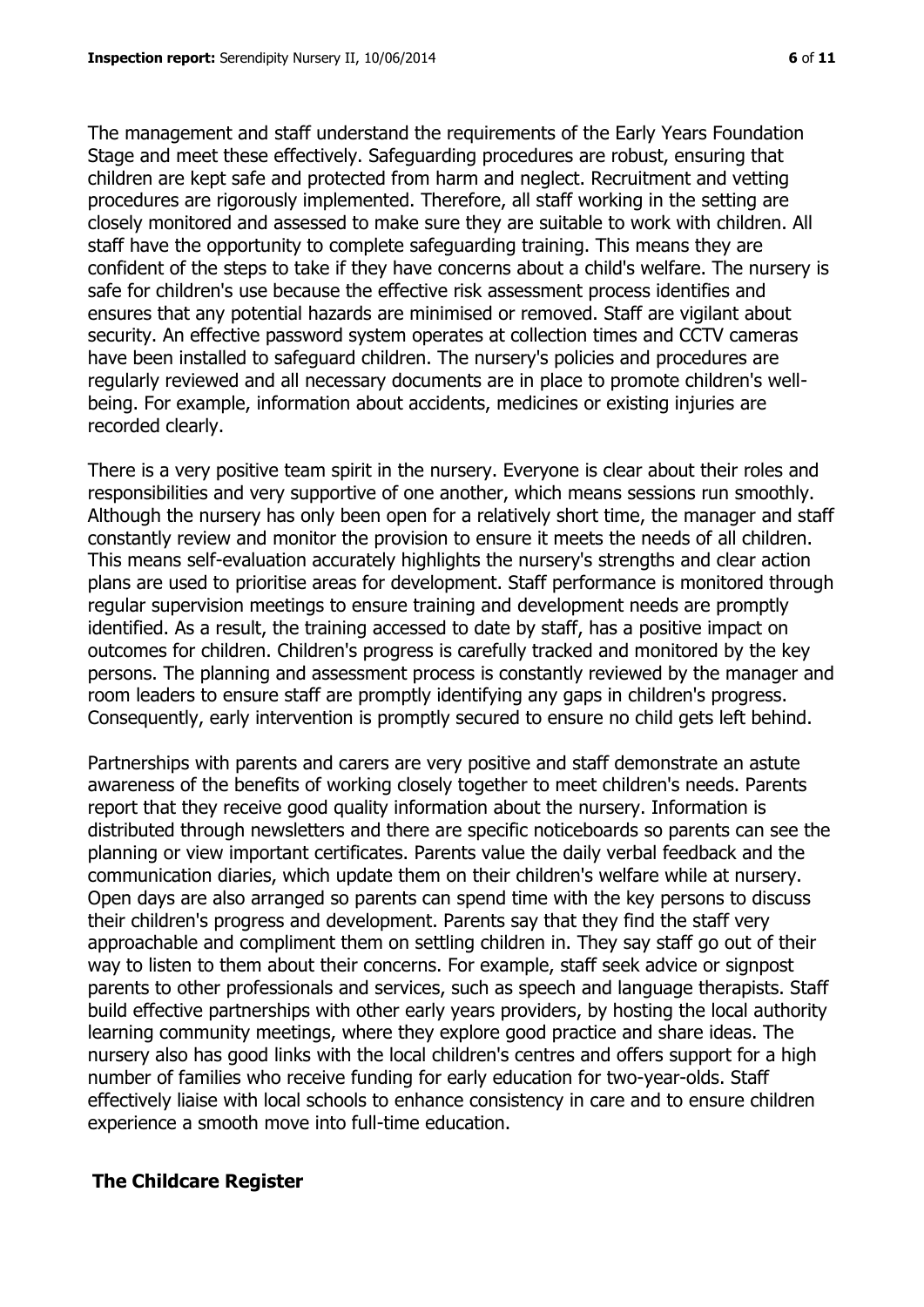| The requirements for the compulsory part of the Childcare Register are | Met |
|------------------------------------------------------------------------|-----|
| The requirements for the voluntary part of the Childcare Register are  | Met |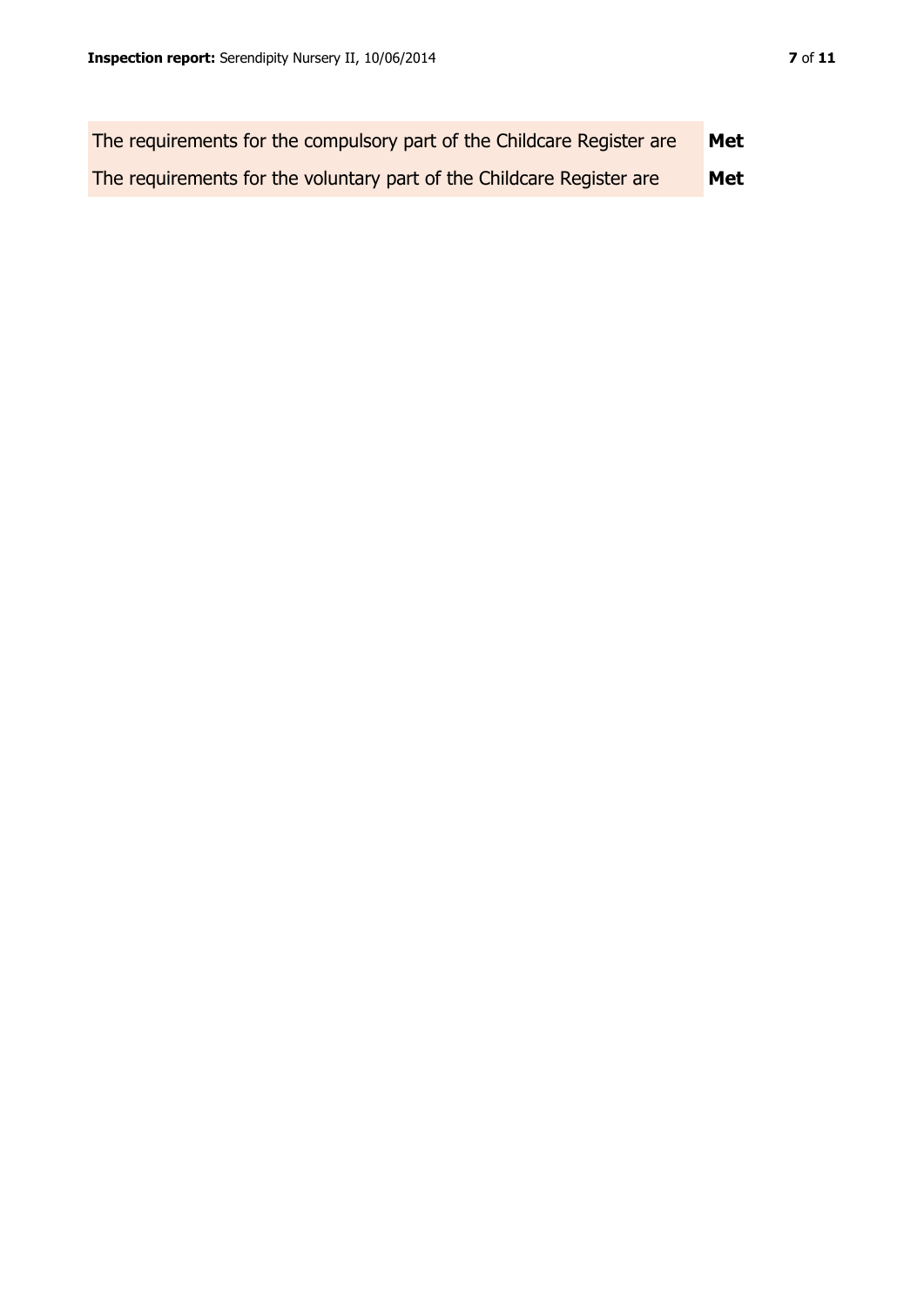# **What inspection judgements mean**

# **Registered early years provision**

| <b>Grade</b> | <b>Judgement</b>        | <b>Description</b>                                                                                                                                                                                                                                                                                                                                                                                |
|--------------|-------------------------|---------------------------------------------------------------------------------------------------------------------------------------------------------------------------------------------------------------------------------------------------------------------------------------------------------------------------------------------------------------------------------------------------|
| Grade 1      | Outstanding             | Outstanding provision is highly effective in meeting the needs<br>of all children exceptionally well. This ensures that children are<br>very well prepared for the next stage of their learning.                                                                                                                                                                                                  |
| Grade 2      | Good                    | Good provision is effective in delivering provision that meets<br>the needs of all children well. This ensures children are ready<br>for the next stage of their learning.                                                                                                                                                                                                                        |
| Grade 3      | Requires<br>improvement | The provision is not giving children a good standard of early<br>years education and/or there are minor breaches of the<br>safeguarding and welfare requirements of the Early Years<br>Foundation Stage. It will be monitored and inspected within<br>twelve months of the date of this inspection.                                                                                               |
| Grade 4      | Inadequate              | Provision that is inadequate requires significant improvement<br>and/or enforcement action. The provision is failing to give<br>children an acceptable standard of early years education and/or<br>is not meeting the safeguarding and welfare requirements of<br>the Early Years Foundation Stage. It will be monitored and<br>inspected again within six months of the date of this inspection. |
| Met          |                         | The provision has no children on roll. The inspection judgement<br>is that the provider continues to meet the requirements for<br>registration.                                                                                                                                                                                                                                                   |
| Not met      |                         | The provision has no children on roll. The inspection judgement<br>is that the provider does not meet the requirements for<br>registration.                                                                                                                                                                                                                                                       |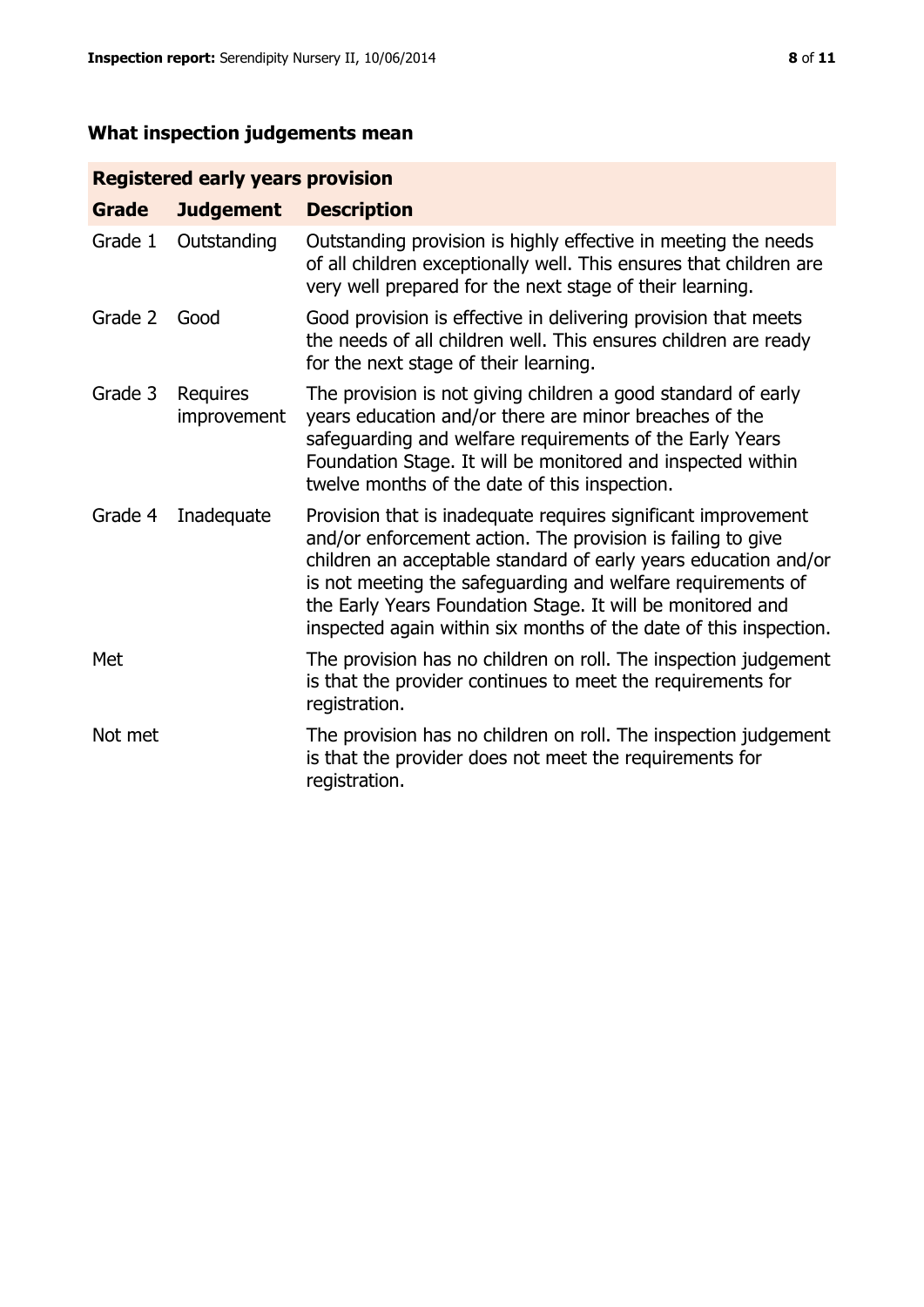## **Inspection**

This inspection was carried out by Ofsted under sections 49 and 50 of the Childcare Act 2006 on the quality and standards of provision that is registered on the Early Years Register. The registered person must ensure that this provision complies with the statutory framework for children's learning, development and care, known as the Early Years Foundation Stage.

# **Setting details**

| Unique reference number            | EY469370                 |
|------------------------------------|--------------------------|
| <b>Local authority</b>             | <b>Essex</b>             |
| <b>Inspection number</b>           | 948346                   |
| <b>Type of provision</b>           | Full-time provision      |
| <b>Registration category</b>       | Childcare - Non-Domestic |
| <b>Age range of children</b>       | $0 - 17$                 |
| <b>Total number of places</b>      | 60                       |
| <b>Number of children on roll</b>  | 105                      |
| <b>Name of provider</b>            | Serendipity Nursery Ltd  |
| <b>Date of previous inspection</b> | not applicable           |
| <b>Telephone number</b>            | 01268559633              |

Any complaints about the inspection or the report should be made following the procedures set out in the guidance *'Complaints procedure: raising concerns and making complaints* about Ofsted', which is available from Ofsted's website: www.ofsted.gov.uk. If you would like Ofsted to send you a copy of the guidance, please telephone 0300 123 4234, or email enquiries@ofsted.gov.uk.

# **Type of provision**

For the purposes of this inspection the following definitions apply:

Full-time provision is that which operates for more than three hours. These are usually known as nurseries, nursery schools and pre-schools and must deliver the Early Years Foundation Stage. They are registered on the Early Years Register and pay the higher fee for registration.

Sessional provision operates for more than two hours but does not exceed three hours in any one day. These are usually known as pre-schools, kindergartens or nursery schools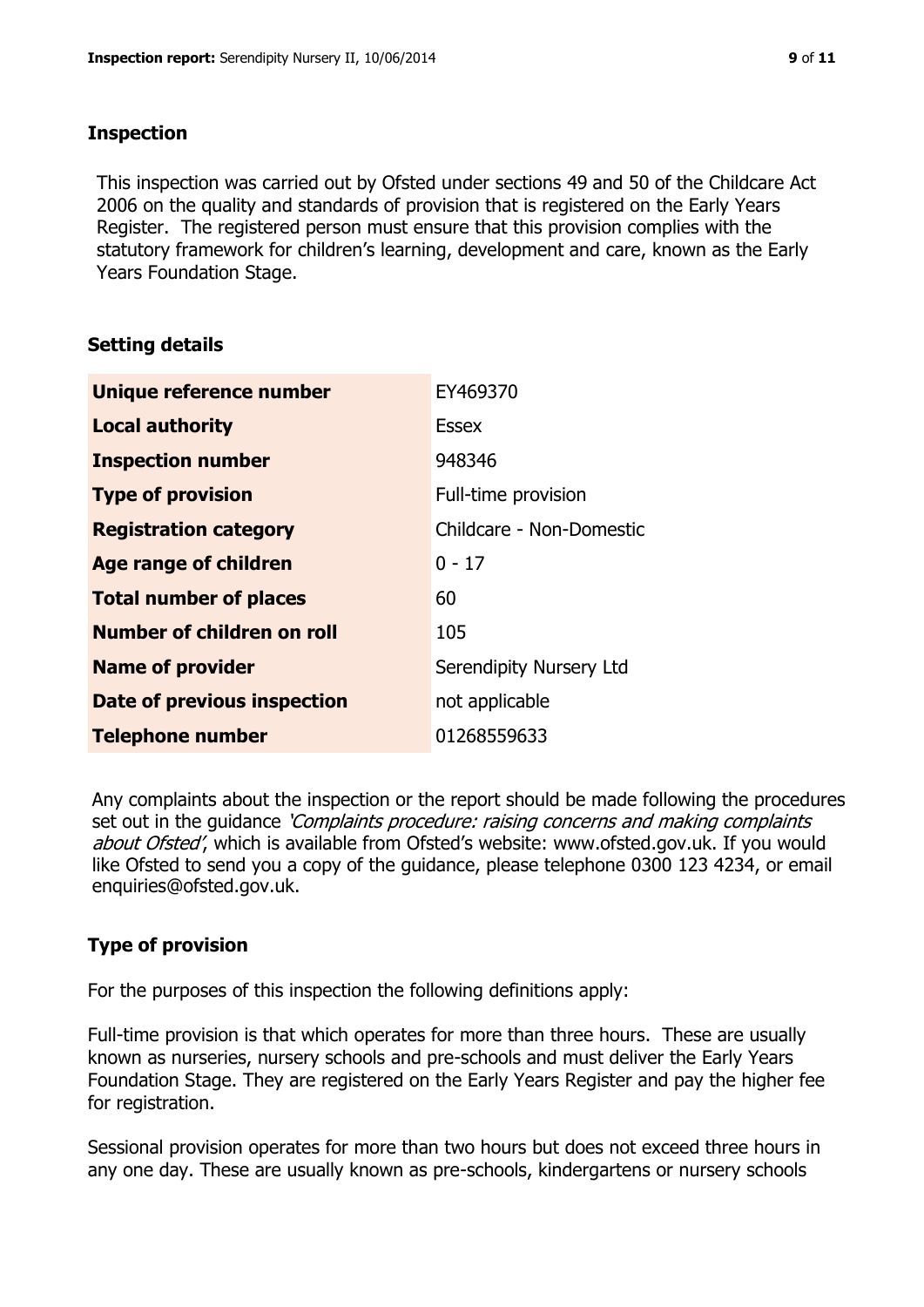and must deliver the Early Years Foundation Stage. They are registered on the Early Years Register and pay the lower fee for registration.

Childminders care for one or more children where individual children attend for a period of more than two hours in any one day. They operate from domestic premises, which are usually the childminder's own home. They are registered on the Early Years Register and must deliver the Early Years Foundation Stage.

Out of school provision may be sessional or full-time provision and is delivered before or after school and/or in the summer holidays. They are registered on the Early Years Register and must deliver the Early Years Foundation Stage. Where children receive their Early Years Foundation Stage in school these providers do not have to deliver the learning and development requirements in full but should complement the experiences children receive in school.